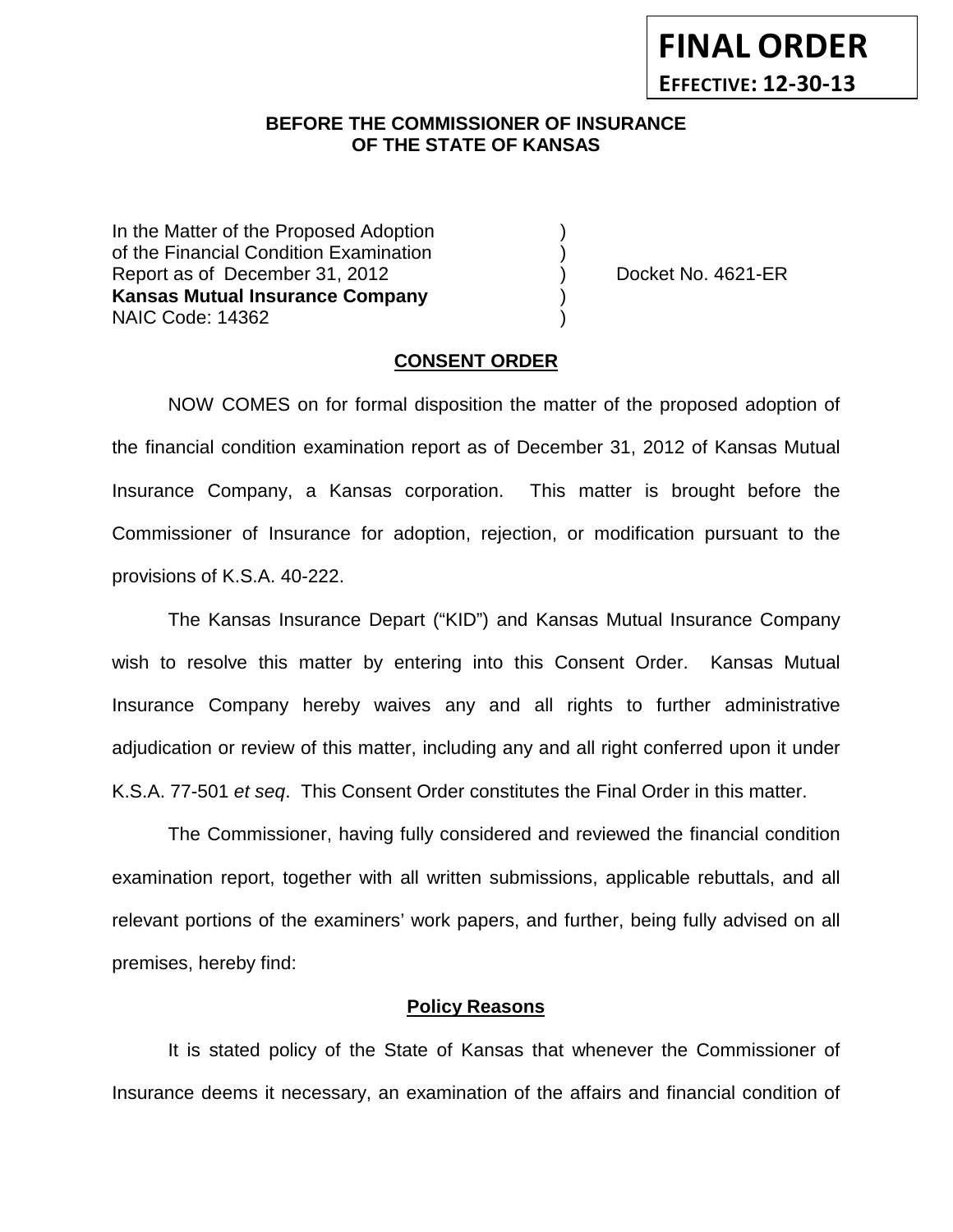any insurance company in the process of organization, applying for admission, or doing business in this State can be undertaken. In all cases, such an examination must occur once every five (5) years. Through the examination process, the insurance consuming public will be well served and protected.

#### **Findings of Fact**

1. The Commissioner of Insurance has jurisdiction over this matter pursuant to K.S.A. 40-222.

2. An examination of Kansas Mutual Insurance Company was undertaken by the Kansas Insurance Department and was completed on October 31, 2013.

3. The examiner-in-charge tendered and filed with the Kansas Insurance Department a verified written report of the examination within thirty (30) days following completion of the examination, to wit; November 25, 2013.

4. Following receipt of the verified report, the Kansas Insurance Department transmitted the report to Kansas Mutual Insurance Company on November 25, 2013, with a duly executed notice advising the company of its opportunity to prepare and submit to the Kansas Insurance Department a written submission or rebuttal with respect to any and all matters contained in the report. Kansas Mutual Insurance Company was further advised that any written submission or rebuttal needed to be filed with the Kansas Insurance Department no later than thirty (30) days after receipt of the verified report.

5. Kansas Mutual Insurance Company filed a written *comment* of the verified report on December 6, 2013.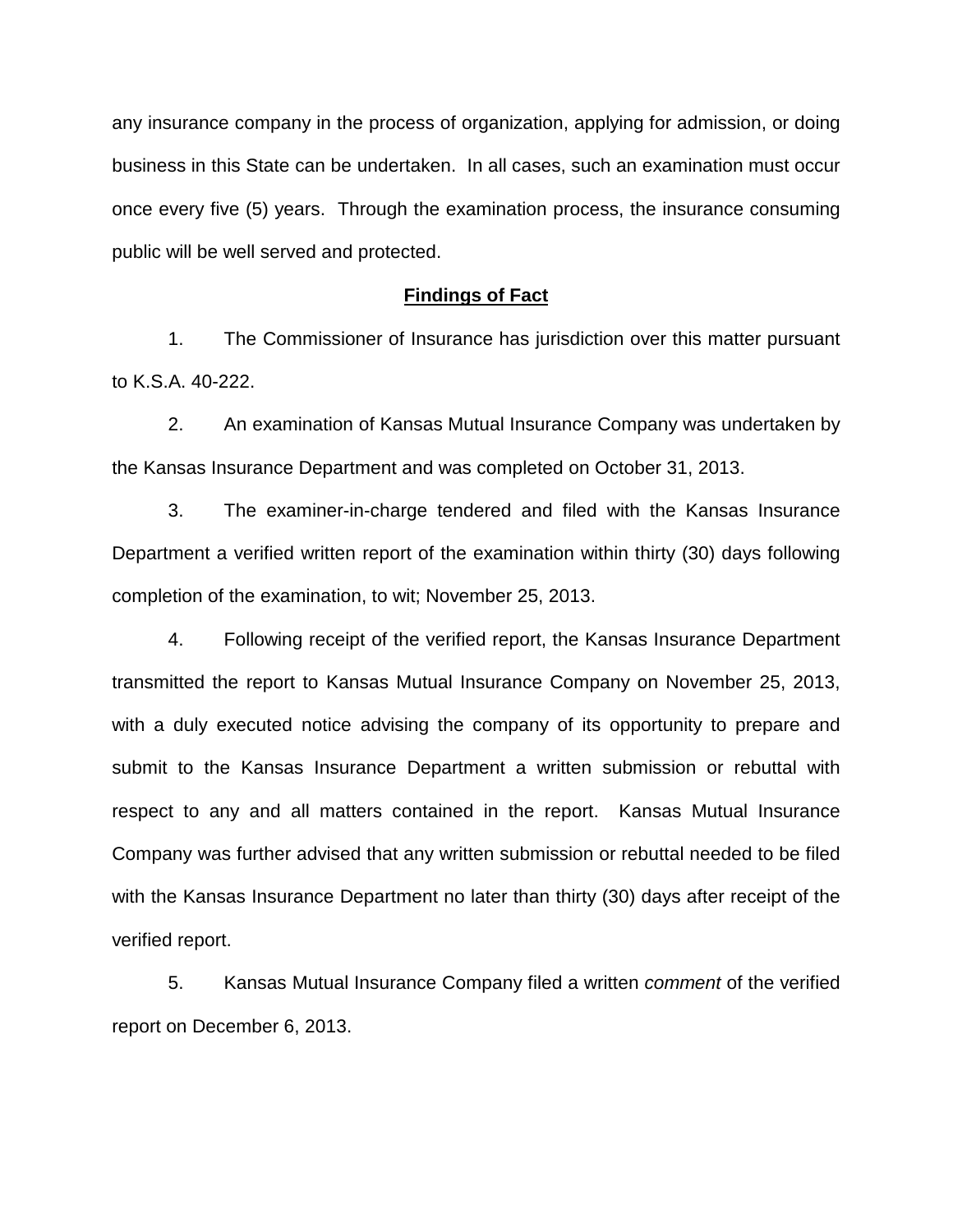6. Following receipt of the verified report, the Kansas Insurance Department transmitted the revised report to Kansas Mutual Insurance Company on December 6, 2013, with a duly executed notice advising the company of its opportunity to prepare and submit to the Kansas Insurance Department a written submission or rebuttal with respect to any and all matters contained in the report. Kansas Mutual Insurance Company was further advised that any written submission or rebuttal needed to be filed with the Kansas Insurance Department no later than ten (10) days after receipt of the verified report.

7. Kansas Mutual Insurance Company filed a written acceptance of the verified report on December 9, 2013.

8. Based upon the written submission tendered by Kansas Mutual Insurance Company, the company took no exceptions to matters contained in the verified report.

9. Within thirty (30) days of the end of the time period allowed for written submission or rebuttal, the Commissioner of Insurance fully reviewed the report, together with all written submissions and rebuttals provided by Kansas Mutual Insurance Company. The Commissioner of Insurance further reviewed all relevant workpapers.

10. No other written submissions or rebuttals were submitted by Kansas Mutual Insurance Company.

#### **Conclusion of Law**

11. K.S.A. 40-222(k)(2) provides:

"Within 30 days of the end of the period allowed for the receipt of written submissions or rebuttals, the commissioner shall fully consider and review the report, together with any written submissions or rebuttals and any relevant portions of the examiners workpapers and enter an order: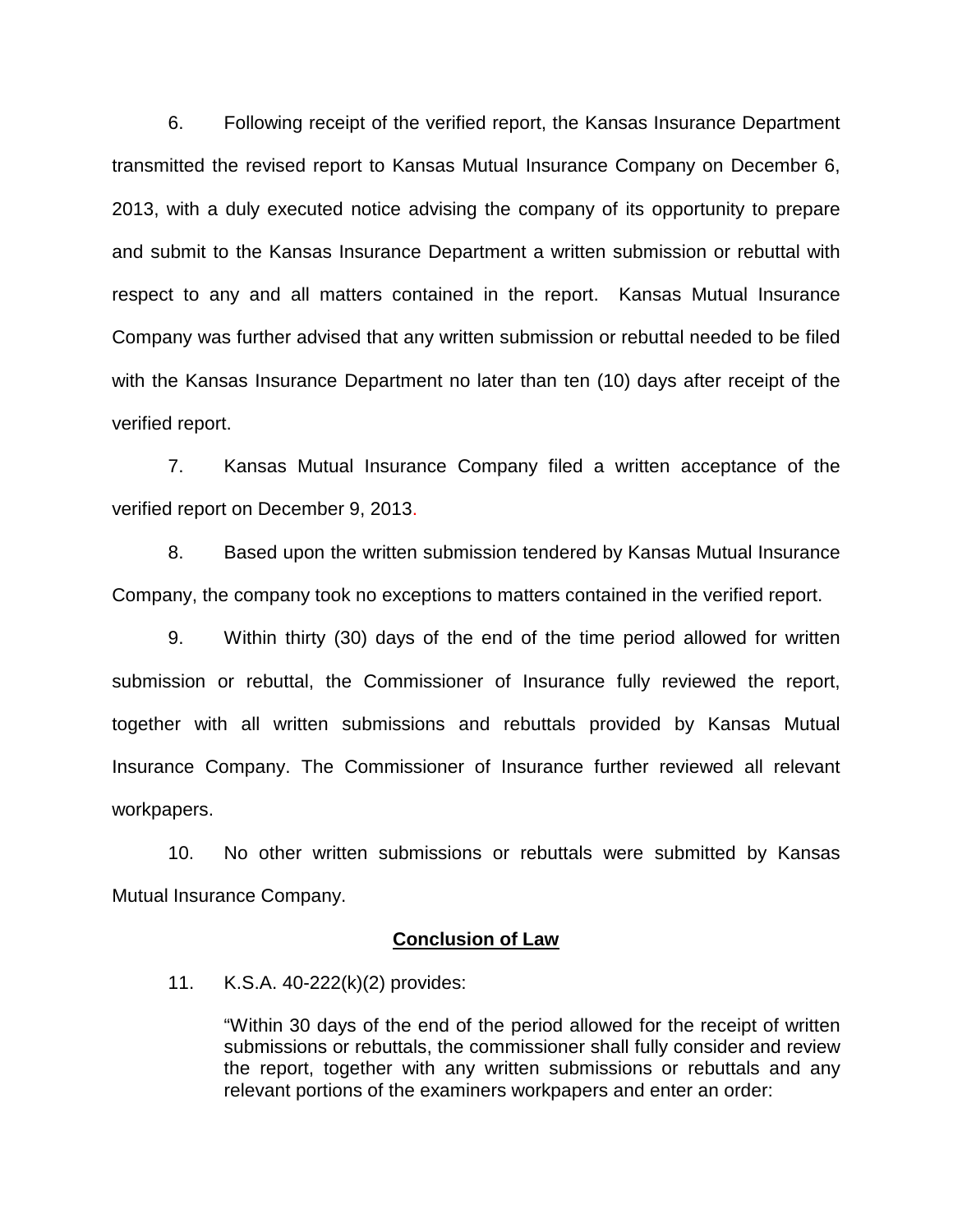- (A) Adopting the examination report as filed or with modification or corrections. If the examination report reveals that the company is operating in violation of any law, regulation or prior order of the commissioner, the commissioner may order the company to take any action the commissioner considers necessary and appropriate to cure such violations; or
- (B) rejecting the examination report with directions to the examiners to reopen the examination for purposes of obtaining additional data, documentation or information, and refiling pursuant to subsection (k); or
- (C)call and conduct a fact-finding hearing in accordance with K.S.A. 40- 281 and amendments thereto for purposes of obtaining additional documentation, data, information and testimony."
- 12. Based upon the Findings of Fact enumerated in paragraphs #1 through

#10 above, the financial condition examination report as of December 31, 2012 of Kansas Mutual Insurance Company should be adopted.

## **IT IS THEREFORE, BY THE COMMISSIONER OF INSURANCE, ORDERED THAT:**

1. The financial condition examination report as of December 31, 2012 of

Kansas Mutual Insurance Company, is hereby adopted.

2. The Commissioner of Insurance retains jurisdiction over this matter to issue any and all further Orders deemed appropriate or to take such further action necessary to dispose of this matter.

**IT IS SO ORDERED THIS \_\_30th\_\_ DAY OF \_\_\_December\_\_, 2013 IN THE CITY OF** 

## **TOPEKA, COUNTY OF SHAWNEE, STATE OF KANSAS.**



\_/s/ Sandy Praeger\_\_\_\_\_\_\_\_\_\_\_\_\_\_\_\_

Sandy Praeger

Commissioner of Insurance